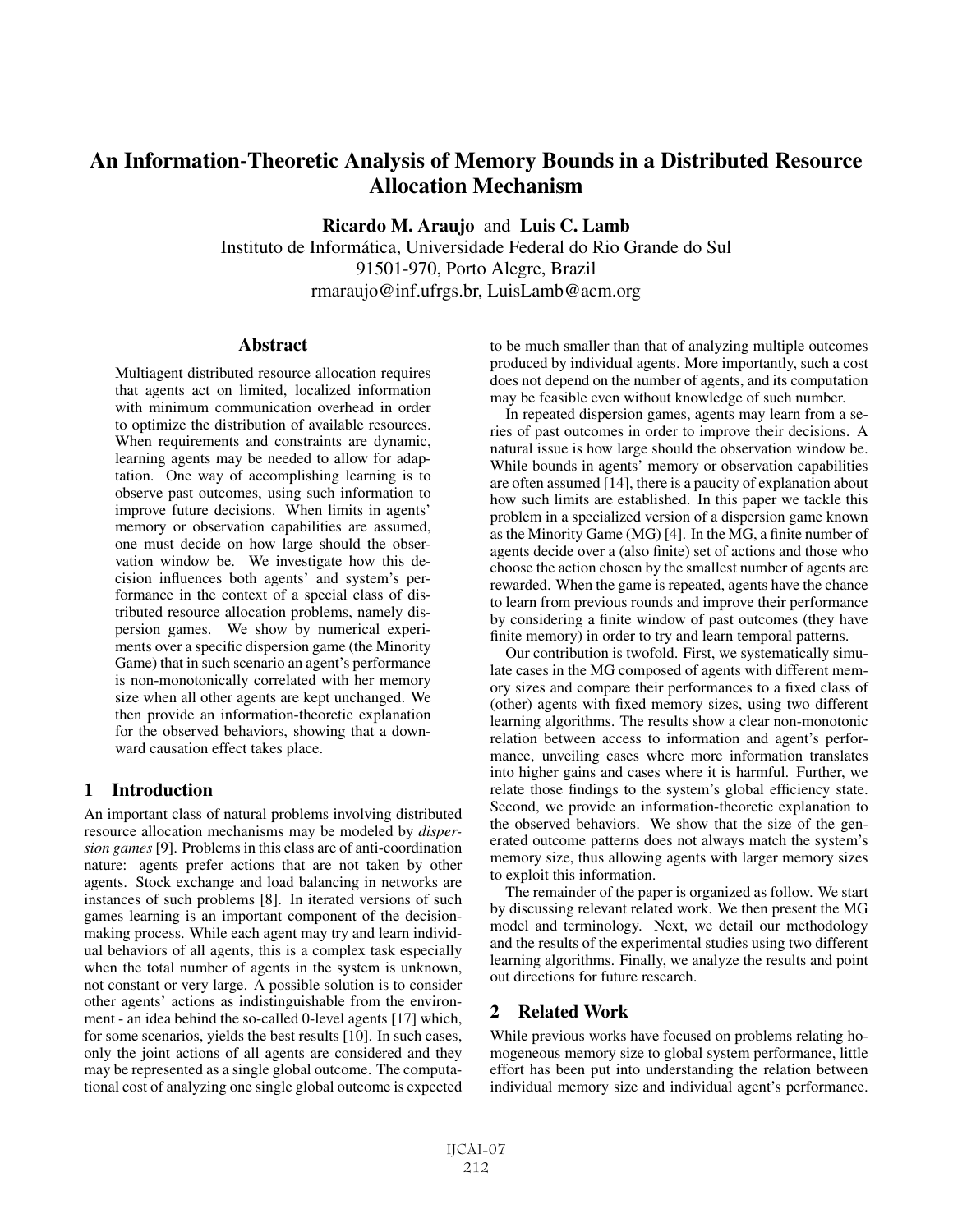Homogeneous agents involved in self-play are typically assumed, with emphasis in system dynamics rather than individual agents. However, as argued in [15], a more appropriate agenda for multi-agent learning "asks what the best learning strategy is for a fixed class of the other agents in the game", as this allows the construction of effective agents. We follow this methodology here. In the context of the MG, little work so far has been directed to and concerned with individual agent's performance. An exception to that is [16], in which a genetic algorithmic-based agent is shown to outperform traditional ones, but little investigation about the conditions on why this happens is done. Other learning algorithms have been applied to the MG [1, 2, 5]; however, homogeneous agents are assumed with focus on global properties.

Heterogeneous memory sizes are studied in [11], where an evolutionary setup is used to search for the best memory size for the game; however, they do not fix a class of agents, allowing every agent to evolve independently. A similar setup is used in [5], but their concern is *average* memory size. We shall provide alternative explanation for some of their results. In [6] it is stated that agents with larger memories perform better than agents with smaller ones. Nonetheless, they consider a varying number of agents endowed with only one extra bit of memory; we will show that having larger memories may not lead to better performance.

### 3 A multiagent market scenario

The Minority Game (MG) was initially proposed in the context of *Econophysics*, as a formalization of the El Farol Bar Problem [3]. In these models, the main interest is the type of information structure created by multiple interacting bounded rational agents. In the MG, there are two groups and an odd number  $(N)$  of agents. At each round, agents must choose concurrently and without communication to be in only one of the two groups. At each round  $t$ , after all decisions are made, a global outcome is calculated:  $A(t)$  =  $\sum_{i=0}^{N} a_i(t)$ , where  $a_i(t)$  is the decision of agent i in round<br>t and  $a_i(t) \in \{+1, -1\}$ . Agents' wealth is distributed act and  $a_i(t) \in \{+1, -1\}$ . Agents' wealth is distributed according to  $w_i(t) = w_i(t-1) + a_i(t)sign(A(t-1))$ , where  $sign(\cdot)$  is +1 or −1 according to  $A(t-1)$  being positive or negative (other functions of  $A(t)$  may be used). Initial values are set to zero. A(t) encodes which group had the *minority* of agents and only those in this group are rewarded, while those in the majority are penalized. There is no equilibrium point in which all agents profit, and the expectation of the majority is always frustrated due to the anti-coordination nature of the game: if many believe a particular group will be the minority one, then they will actually end up in the majority. In spite of its simplicity, the MG offers a rich and complex behavior that was shown to represent several scenarios of decentralized resource allocation, such as financial markets and traffic commuters scenarios [4]. In [9], this model was generalized and shown to belong to a broader class of *dispersion games*.

One of the main concerns in the MG is with the game's global efficiency, i.e. the number of agents winning the game. From the viewpoint of the system as a whole, one is interested in maximizing the number of winners, so that resources are better distributed. When the MG was originally introduced, agents were modeled using a simple inductive learning algorithm to make decisions, corresponding to a simplified model of how human decisions in complex environments are actually made [3]. Since this algorithm has been widely used and studied in other applications, it is of our interest to make use of it in a straightforward way (we refer to it as the *traditional learning algorithm*). In this algorithm, each agent has access to the  $m$  last outcomes of the game and she is given a set  $S$  of hypotheses, randomly selected from a fixed hypotheses space  $H$ . A hypothesis maps all possible patterns of past outcomes over  $m$  to a decision (i.e. what group to choose in the next round). m is known as the *memory size* of the game. A hypothesis is effectively represented by a binary string of length  $2^m$  and  $|H| = 2^{2^m}$ . The learning algorithm keens a measure  $f_{i,j}(t)$  of the effectiveness of each gorithm keeps a measure  $f_{i,j}(t)$  of the effectiveness of each hypothesis j held by agent  $\hat{i}$  in time t, which is updated by  $f_{i,j}(t) = f_{i,j}(t-1) + a_i sign(A(t-1)).$  This measure is often called *virtual points*. An agent then uses her hypothesis with the maximum number of virtual points  $argmax_j f_{i,j}(t)$ to commit to a decision in the next round of the game. Ties are broken by coin toss. This algorithm is very simple and provides more adaptation than learning, since agents are unable to better explore strategies outside their initial set. In order to overcome the limitations of this algorithm and to allow for comparisons with a different learning strategy, we shall introduce a new evolutionary-based learning algorithm.

# 4 Methodology and Experiments

Due to the nature of our interest in the model, we consider agents with different hypotheses space sizes (i.e. different memory sizes), in order to observe the effects of such differences in agents' performance<sup>1</sup>. We split the MG into two parts. The *environment* consists of a traditional MG with a set  $N$  of agents, as described above (with homogeneous agents). The *control group* G is a group of agents which sample hypotheses from a different space from that of the agents in the environment, differing only in its size  $|H|$ . Since hypotheses space size in our setup is defined only by each agent's memory size, we shall denote the environment's by  $m_e$  and the control group's by  $m_q$ .

In this work we assume  $|G| = 1$ . [6] investigates larger groups in similar fashion; however in their experiments the memory size is not systematically modified and their interest is on the effects of changes in group sizes. We will observe the performance for the resulting *control agent* when her hypotheses space size  $m_q$  varies in relation to  $m_e$ . We also want to verify how her performance (defined by the average wealth  $w_g$ ) changes with  $m_g$  and compare it to the environment's performance (defined by the average wealth  $w_e$  of a random agent in the environment). In order to do so, we measure the control agent's *gain*:  $w_g/w_e$ . All results are averages over 200 randomly initialized games and they have been statistically tested for significance using a standard  $t$ -test with 95% confidence interval. Each game was run for 100,000 rounds and we have used the standard values found in the literature for all other parameters, namely:  $|N| + |G| = 101$ 

<sup>&</sup>lt;sup>1</sup>When dealing with homogeneous agents, hypotheses are drawn from the same hypotheses space.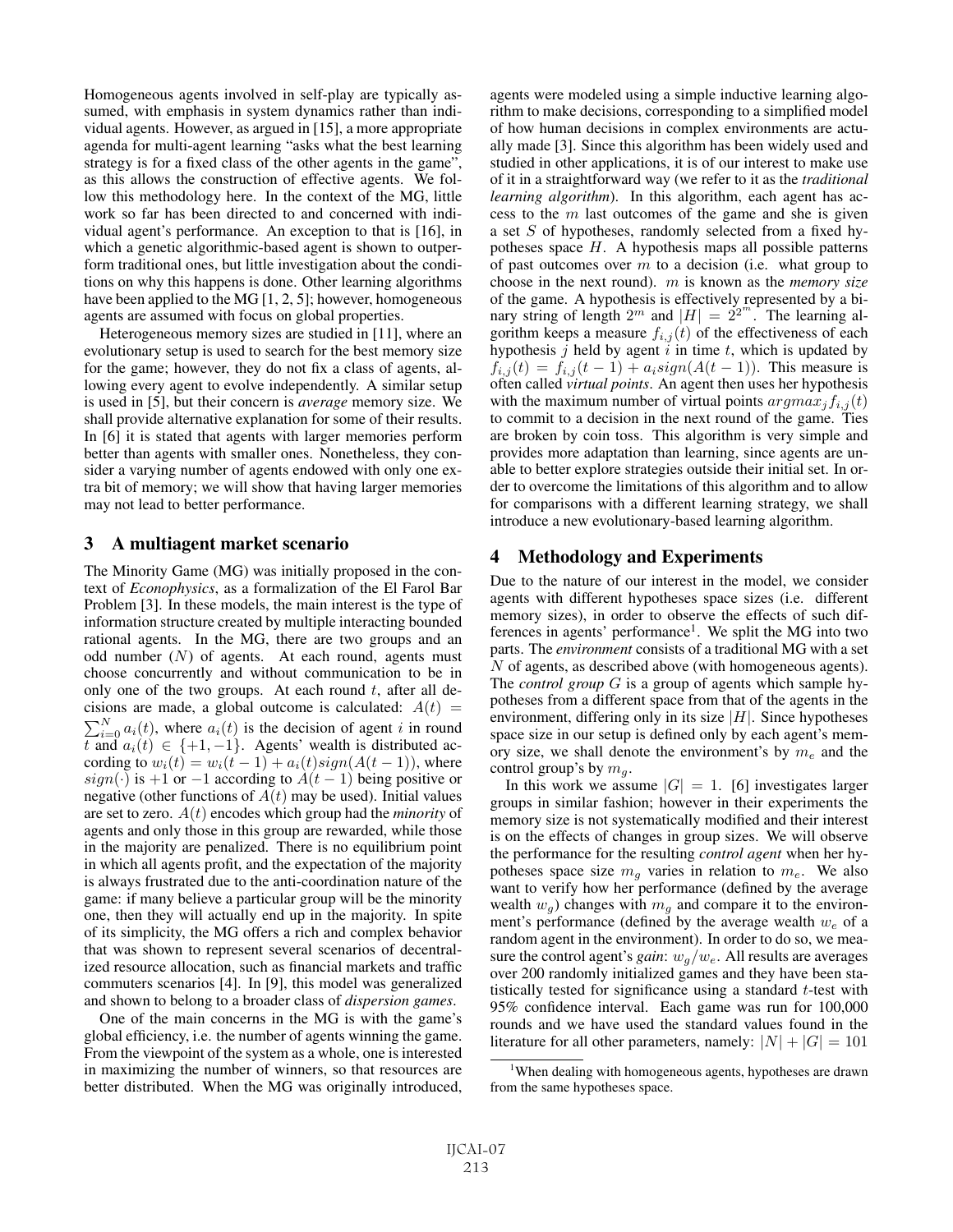

Figure 1: Control agent gains for combinations of  $m_e$  and  $m<sub>g</sub>$ . Lighter shades denote higher gains.

and  $|S| = 2$ , so comparisons could be easily made <sup>2</sup>. We shall detail experiments using the traditional and the evolutionary learning algorithms.

#### 4.1 Traditional Learning Algorithm

We start with the traditional learning algorithm in both the control agent and agents in the environment. In Fig. 1 we show the control agent's gain for every combination of  $m_e \in [1, 15]$  and  $m_q \in [1, 15]$ . These ranges may seem somewhat limited, but are adequate for our purposes. The exponential increase of hypotheses space with  $m$  and the large number of agents often makes experimentation with larger memories intractable. In the resulting topography, we observe some interesting behaviors. For  $m_e \leq 3$ , higher than unit gains are obtained whenever  $m_g > m_e$ . On the other hand, for values immediately above  $m_e = 3$  we can observe that whenever  $m_g > m_e$ ,  $w_g$  falls below unit, showing that the target agent does *worse* by having a larger hypotheses space. For larger  $m_e$ ,  $w_g$  is always below unit except where  $m_q = m_e$ , when the gain is, as expected, exactly unitary.

Let us now observe in detail what happens in specific points of the observed regions by sectioning the topography (see Fig. 2). For the first case, we take  $m_e = 3$ . We can see that our control agent benefits from a larger hypotheses space. Interestingly, having *smaller* spaces seem to cause no harm and the agent performs as if  $m_q = m_e$ . We can also observe that the transition from one of the above cases to another is quite sharp and further increases in  $m<sub>q</sub>$  provide no additional gains. Instead, a logarithmic decrease of wealth may be observed with further increases in  $m_q$ . The highest gain occurs precisely where  $m_g = m_e + 1$ , where a spike may be observed. As for the second case, we detail the behavior for  $m_e = 6$ . We observe a logarithmic drop in  $w_q$  for  $m_q > m_e$ . For  $m_q < m_e$ , a small decrease of gains can be observed. Thus, in this region no  $m_q$  does better than unit and, interestingly, having access to a larger input window is harmful to the agent. For larger values of  $m_e$ , losses become larger whenever  $m_q < m_e$ . Having access to a larger information win-



Figure 2: Control agent gain for  $m_e = 3$  (solid line) and  $m_e = 6$  (dashed line) with agents using the traditional learning algorithm



Figure 3: Control agent gain for varying  $m_e$  and  $m_q = m_e + 1$ 

dow is harmful to the agent, except when the environment has small memory sizes. To observe such phenomena, we plot the control agent's gain when  $m_e$  varies and we set  $m_q = m_e + 1$ . This is shown in Fig. 3, where it is made clear that there is a non-monotonic relation between memory size and agent's performance. We observe that gains are high for small values of  $m_e$ , then they become smaller than unit, reaching a minimum and later increasing again to finally converge to a value slightly below unit. Having worse performance when accessing more information may seem counter-intuitive. One could argue that this is due to the larger hypotheses space, which makes finding a good hypothesis harder. Even though this may be part of the explanation, it does not account for all of it since we observe a non-linear relationship between gains and hypotheses space size, as we shall further investigate.

#### 4.2 Evolutionary learning

It could be argued that the observed behavior is only but a peculiar effect of the learning algorithm used, whose main limitation is the inability to explore the hypotheses space during the game, i.e. an agent may only use the hypotheses given at the start of a run. In order to address this concern, we have repeated the experiments using an evolutionary-based learning algorithm so as to allow agents to further explore the hypotheses space. Some different evolutionary-based algorithms for the MG have been proposed [5, 11, 16]. We chose an adaptation of the one proposed in [2], due to its simplicity and good

<sup>&</sup>lt;sup>2</sup>It is known that larger  $S$  does not change the qualitative behavior of the system [4]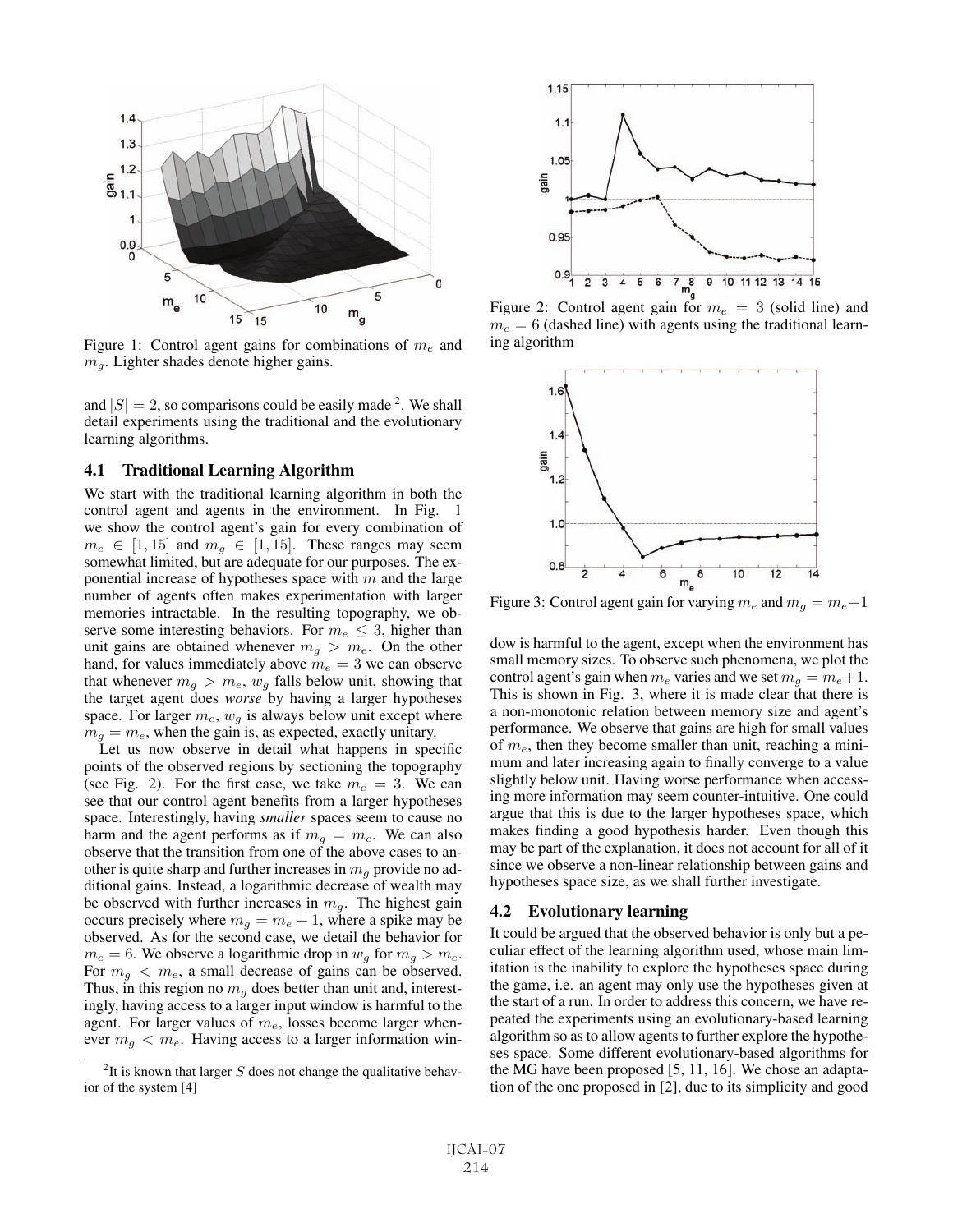

Figure 4: Evolutionary Learning Algorithm

performance. While we could have applied a more elaborated algorithm used in similar games, such as [7], we have chosen to create an algorithm that is closely related to the traditional one, but presenting better learning characteristics. By doing so we are able to better understand and compare results obtained using both algorithms.

In this algorithm (depicted in Fig. 4), each agent starts with S hypotheses and, at every round, with probability  $p_r$ , she discards her worst performing hypothesis and replaces it with a copy of her best performing one. Each bit of this copy is then flipped with probability  $p_m$ . This allows agents to search for better hypotheses, continually introducing new ones to the game. It is interesting to note that, differently from other evolutionary learning algorithms such as [16], this one does not require a global ordering of agents based on their performances. Agents retain their autonomous characteristics by not relying on a central authority to decide which hypotheses among all agents are to be replaced, thus preserving the distributed nature of the game. Figure 5 shows  $A(t)$  for a typical run when agents are using the new proposed learning algorithm and  $p_r = 0.01$  and  $p_m = 0.001$ . Clearly, learning is taking place (when using the traditional algorithm, no decrease in oscillations is observed, even for very long runs). For all experiments using this algorithm we consider only results after 2,000 rounds, in order to observe the "steady" state of the system. Figure 6 shows the control agent's gain for every combination of  $m_e \in [1, 15]$  and  $m_q \in [1, 15]$  when agents use the evolutionary-based learning algorithm. We now observe a different behavior when compared to our previous case. There are no regions where larger memories are beneficial, each extra bit beyond the environment's memory size is harmful to the target agent. A logarithmic decrease with  $m_q$  is observed for  $m_q > m_e$ , for all tested values of  $m_e$ . In Fig. 7 we detail the behavior for some values of  $m_e$ .



Figure 5:  $A(t)$  for agents using evolutionary-based algorithm



Figure 6: Control agent gains for combinations of  $m_e$  and  $m_q$ . Lighter shades denote higher gains.

As with the traditional learning algorithm, for  $m_q < m_e$  no considerable losses or gains are observed.

# 5 Analyzing the Results

#### 5.1 Dynamics of the game and its efficiency regions

As stated above, one of the main concerns with the MG is its global efficiency, i.e. how many agents are winning the game during a run. A typical way of measuring the temporal efficiency of resource distribution is by means of the statistical variance  $\sigma^2$  of  $A(t)$  [4]. The larger the variance is, the larger the waste of resources, making the system less efficient. The variance  $\sigma^2$  is a function only of the number of agents in the game and their (homogeneous) memory size [13]. Since we keep the number of agents fixed and the control group is unitary, we consider  $\sigma^2$  only as a function of  $m_e$ , the memory size of agents within the environment. Figure 8 shows  $\sigma^2$  as a function of  $m_e$  when all agents use the traditional learning algorithm. The same plot is observed for any  $m_q$ . Three regions of efficiency can be observed. For small  $m_e$ , high variance is observed, thus low efficiency characterize the system. For large  $m_e$ , the system has precisely the variance expected if all agents were deciding randomly (i.e. the Random Case Game - RCG). Intermediate values of  $m_e$  are correlated with smaller, better than random, variances. This last case is often the main subject of interest in the MG, since it indicates that agents are able to self-organize to improve efficiency.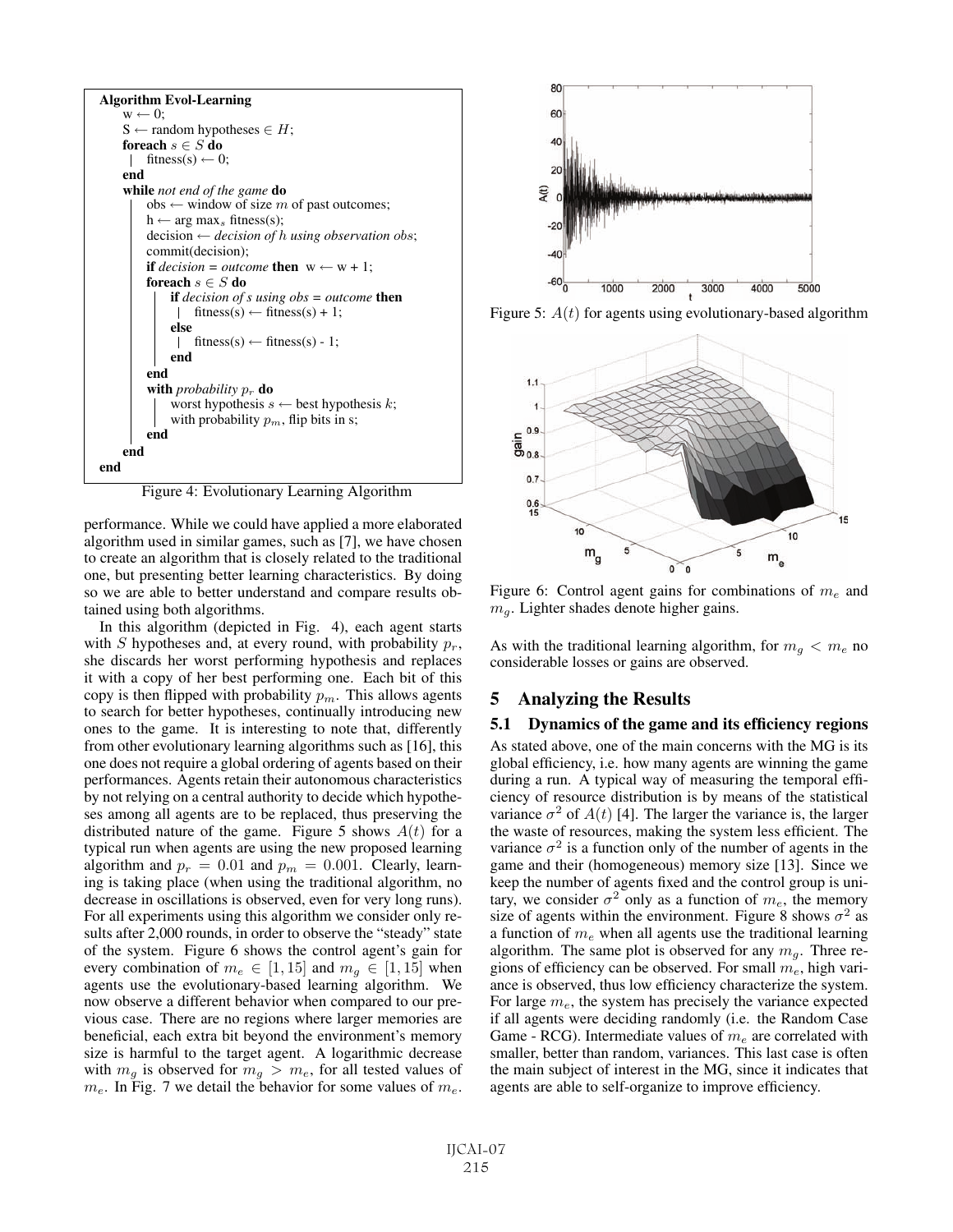

Figure 7: Target agent's gain versus  $m<sub>g</sub>$  for  $m<sub>e</sub> = 3$  (solid line) and  $m_e = 6$  (dashed line), using the evolutionary learning algorithm

Comparing Fig. 8 with the plotted gain using the traditional algorithm (Fig. 3), we observe that higher than unit gains are associated with regions with high variances, gains below unit are associated with regions with small variance and increases in gains follow increases in variance. This indicates a correlation between system's global efficiency and exploitation possibilities of individual agents, where larger memories are beneficial when the system is behaving inefficiently (worse than random) whereas when it is efficient having larger memories becomes harmful. The same behavior is observed in the evolutionary setup. We can also observe in Fig. 8 that the variance curve is quite different from the one using the traditional algorithm - there is a smooth transition between a very low variance and the expected for the RCG. Since there is no inefficient region we would expect, following analogous reasoning, that no agent with  $m_g > m_e$  would perform better than the agents in the environment and this was actually observed (see Fig. 6). Such results are interesting, since they relate the efficiency of the system as a whole with individual exploitation possibility (by means of larger memories) and indicate the existence of stability points in the system's efficiency regions. For instance, if we take an evolutionary version of the game where all agents start with a small memory and are allowed to increase or decrease their memory size during a run, we would expect that there would be an initial incentive towards larger memories, leading the system towards higher efficiency points. However, such incentive would stop when the system reaches an efficient point as larger memories then become harmful. Thus, this efficient point would be a stability point. Such experiment was conducted in [5] where initial memory growth was observed, halting at the predicted memory size. Such behavior was attributed to the simple nature of the game. Here we propose a more detailed, distinctive explanation relating individual agent gain to the efficiency region of the system. This is a case of *downward causation*, where game dynamics are initially fixed by agents but such dynamics end up fixing possible (or profitable) agents' behaviors.

#### 5.2 Mutual Information

In [13] homogeneous memory sizes and the traditional learning algorithm are used to show that there is different *information* available to the agents for different memory sizes. They



Figure 8:  $\sigma^2$  as a function of  $m_e$  for the traditional (solid line) and the evolutionary algorithm (dashed line)

have measured this information by the conditional probability  $P(1|\mu_k)$  - the probability of having a "1" following a binary sequence  $\mu_k$  of length k. They have shown that the inefficient region is actually *informationally efficient*, in the sense that  $P(1|\mu_k)$  is exactly 0.5 for all  $\mu_k$  whenever all agents have memory of size  $k$ . On the other hand, in the efficient region there is an asymmetry in the probability distribution and there are  $\mu_k$  that offer predictive power. The information analysis in [13] focused in cases where  $k = m$ , i.e. the measurement of information available to agents with the same memory size as their peers. We wish to access the information available within  $k \neq m$ , since it represents our target agent with different memory sizes. In order to do so, we have to define a more precise information measure. To measure the asymmetry in the distribution of the predictive power of each hypothesis, we use the concept of *mutual information* [12] between a string  $\mu_k$  and its outcome, computing the average information contained in each string:  $I(k) =$ 1  $\frac{1}{|H|} \sum_{\mu_k} p_1(\mu_k) log_2\left(\frac{p_1(\mu_k)}{p_u(\mu_k)p}\right)$  $p_u(\mu_k)p_1$ <br>a nuclear  $\frac{1}{p_0(\mu_k)} + p_0(\mu_k)log_2\left(\frac{p_0(\mu_k)}{p_u(\mu_k)p}\right)$  $p_u(\mu_k)p_0$ <br> $\cdots$  , where  $p_1$  and  $p_0$  are the probabilities of a "1" or a "0" occur-<br>ring respectively:  $p_1(\mu_k)$  and  $p_0(\mu_k)$  are the probabilities of ring, respectively;  $p_1(\mu_k)$  and  $p_0(\mu_k)$  are the probabilities of "1" or a "0" immediately occurring after a string  $\mu_k \in H$ , respectively;  $p_u(\mu_k) = p_1(\mu_k) + p_0(\mu_k)$ . In the above equation,  $I(k)$  is zero whenever the probabilities of observing "1" or "0" are the same for all  $\mu_k$ . The highest the value of  $I(k)$ , the highest the average asymmetry of probabilities, indicating the existence of hypotheses with predictive power. We have measured the information by executing runs of 200,000 rounds and recording each outcome, resulting in a binary string of 200,000 symbols. Mutual information is then measured over this string and averaged over 50 independent runs.

We are now in position to measure the information available for some hypotheses of different lengths when agents are using the traditional learning algorithm. For each value of  $m_e$ , we let k assume values below, equal to, and above  $m_e$ . Figure 9 shows results for  $m_e = 3$  and  $m_e = 6$  (the same values detailed in the previous sections). We observe that  $I(k)$ for  $m_e = 3$  remains close to zero for  $k \leq m_e$ . Information available to memory sizes below  $m_e$  is almost the same as for  $m_e$ , which explains why agents with smaller memories do not present lower gains in Fig. 2. For  $k = m_e + 1$  we observe a substantial increase in the available information and further